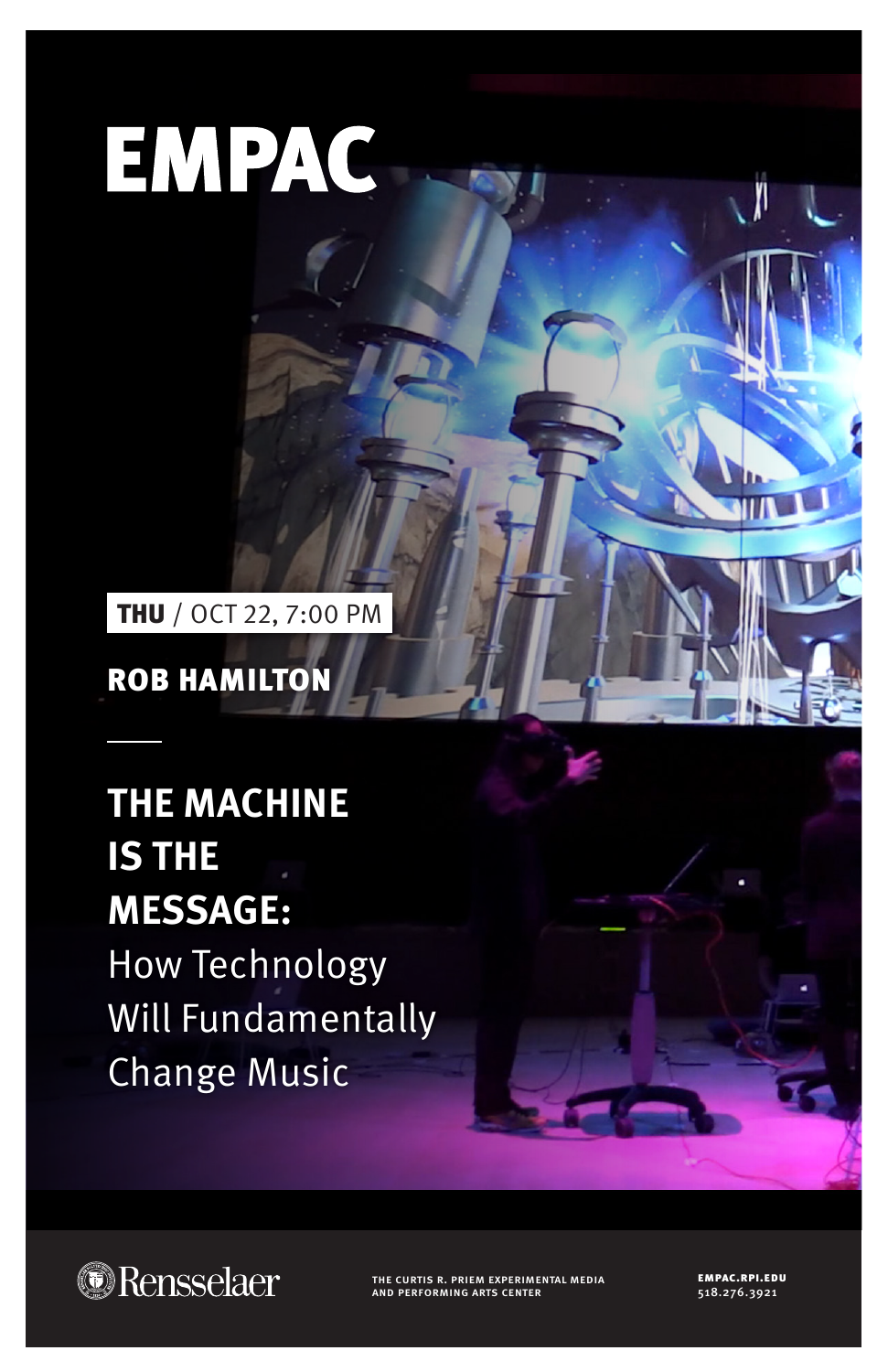## **ROB HAMILTON** The Machine is the Message: How Technology Will Fundamentally Change Music

Computers are amazing tools for the generation and manipulation of massive amounts of data in real-time—tools that allow artists, musicians, and researchers to procedurally explore new paradigms of audio and visual interaction, co-opting bits and bytes "on-the-fly" into stunning digital canvases for our enjoyment and contemplation.

Modern computing technology has empowered a generation of creatives to engage their audiences directly as interactive partners rather than passive consumers. The creative and commercial successes of immersive game experiences predict an adventurous future, and have already acclimated audiences to nonlinear forms of storytelling while feeding our growing need to take an active role in our own entertainment. The room is prepped, so to speak, for a new age of procedurally generated, media-rich art and music, which eschews linearity and embraces the dynamism inherent in our tools.

Researcher and composer **Rob Hamilton** explores the converging spaces between sound, music, and interaction. His creative practice includes mixed-reality performance works built within fully rendered, networked game environments, procedural music engines and mobile musical ecosystems. His research focuses on the cognitive implications of sonified musical gesture and motion and the role of perceived space in the creation and enjoyment of sound and music. Dr. Hamilton received his PhD from Stanford University's Center for Computer Research in Music and Acoustics (CCRMA) and has joined the Rensselaer community this semester, serving as Assistant Professor of Music and Media in Rensselaer's Department of Arts.